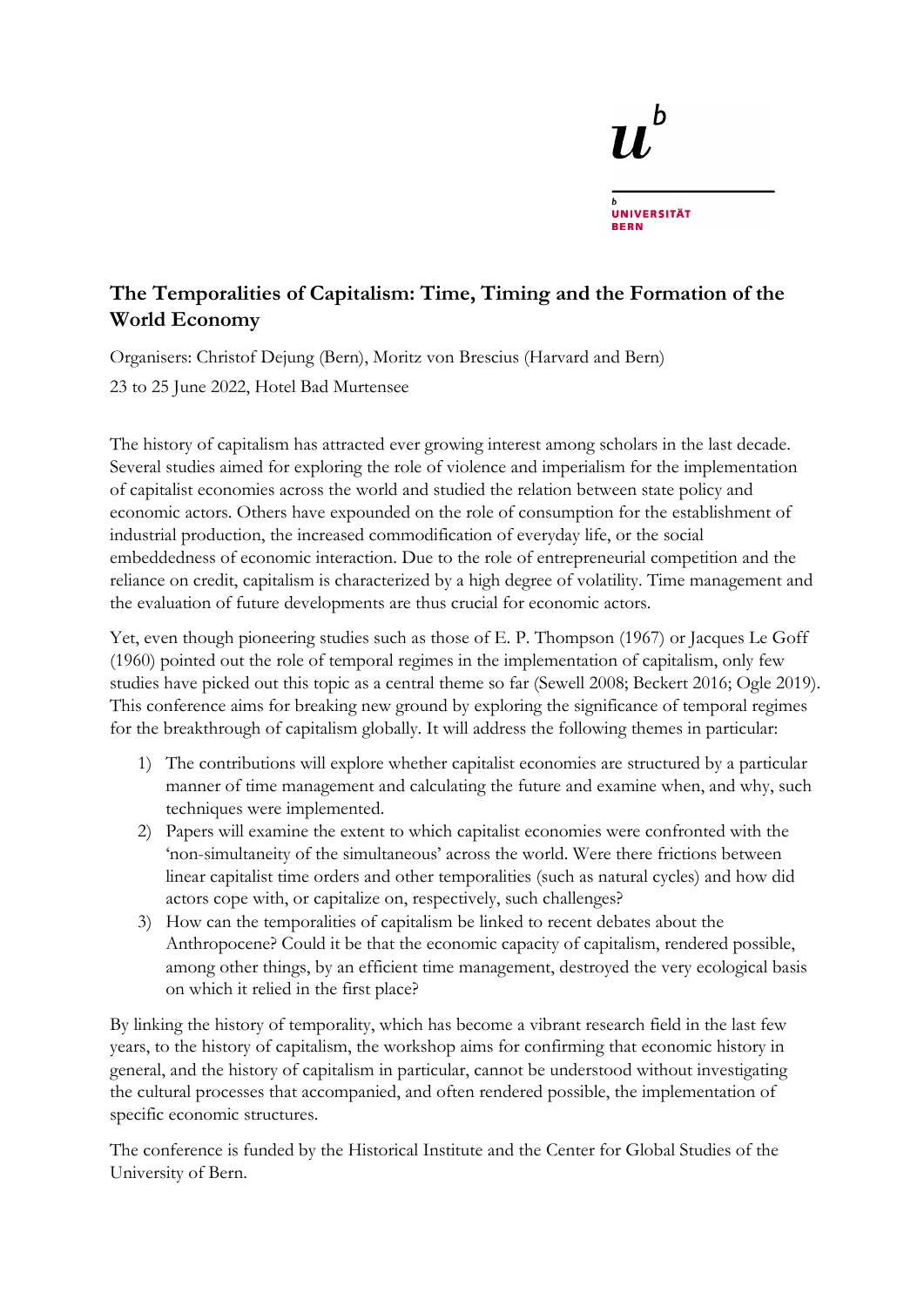# **PROGRAMME**

#### **THURSDAY, 23 JUNE**

13:00 Reception

13:30 Introduction: Christof Dejung (Bern) and Moritz von Brescius (Harvard and Bern)

#### **14:00 Panel 1: Investors and Economic Expectations**

Chair: Mischa Suter (Geneva)

Alexia Yates (Manchester): Investor Time: A View from Nineteenth-century Europe

Ekaterina Svetlova (Twente): Economic Expectations in an Age of Artificial Intelligence

*15:30 Coffee Break*

#### **16:00 Panel 2: Socialism and the Quest for Alternatives to Capitalism**

Chair: David Rentsch (Bern)

Claudia Roesch (GHI Washington): Temporal Alternatives to Capitalism: The Role of Temporal Concepts in 19<sup>th</sup>-Century Early Socialist Reform Concepts

Marcus Colla (Cambridge): Time Clashes - Global Capitalism and the Crisis of State Socialism

#### **17:30 Keynote 1**

Prasannan Parthasarathi (Boston): The Temporalities of Nature and Agriculture in Colonial South India

Chair: Moritz von Brescius (Harvard und Bern)

*19:30 Dinner*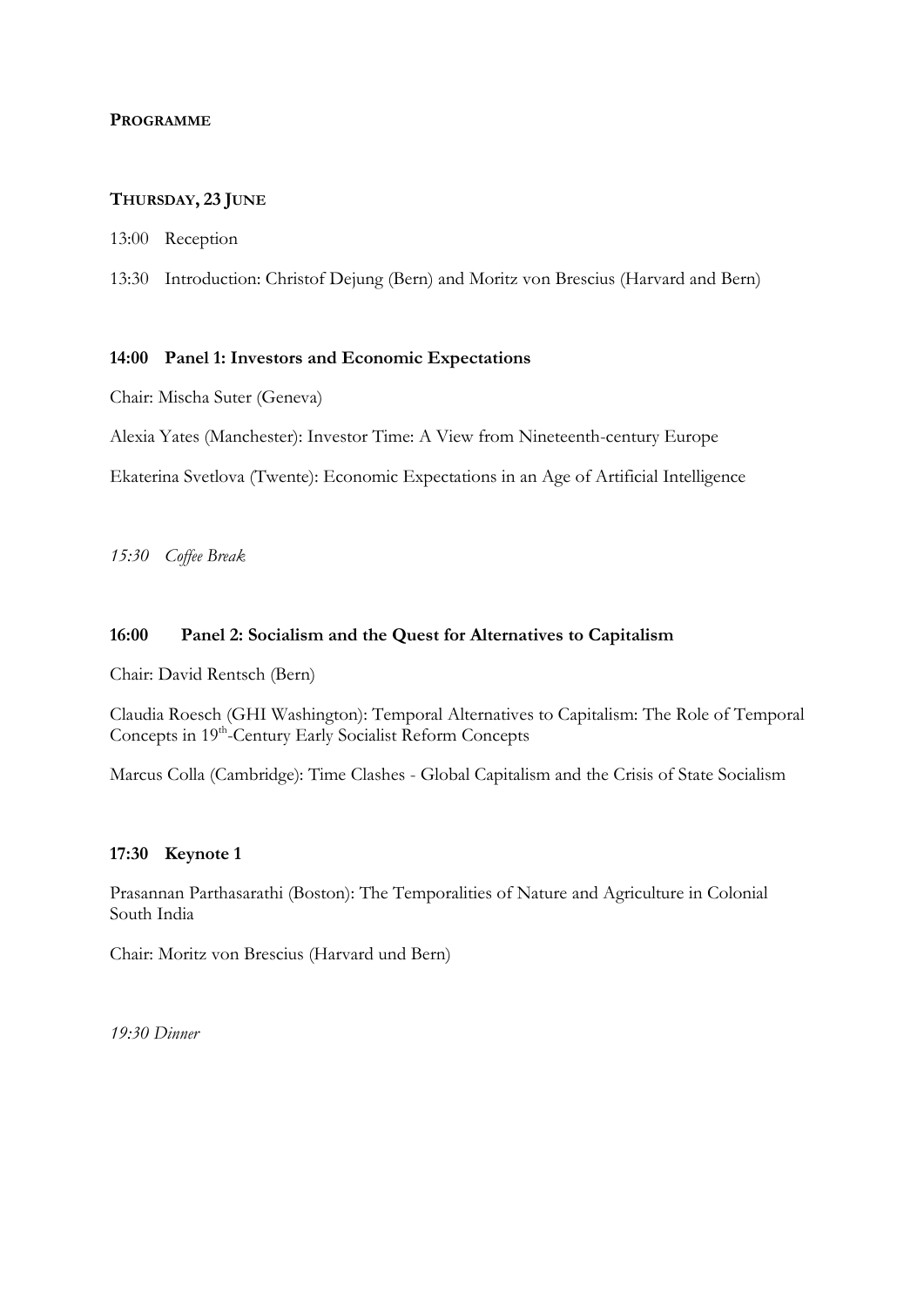# **FRIDAY, 24 JUNE**

#### **9:00 Panel 3: Time is Money**

Chair: David Rentsch (Bern)

Mischa Suter (Geneva): Beyond Futurity and Acceleration: Uneven Temporalities of Money in Imperialism

Aidan Collins (Sheffield): The Timing of Failure in Bankruptcy Proceedings, 1674-1750

*11:00 Coffee Break* 

# **11:00 Panel 4: Capitalist Time and the Biological Rhythms of Agriculture**

Chair: Damien Clavel (Zurich)

Moritz von Brescius (Harvard and Bern): Rubber, Scarcity Imperialism, and the Timing of Commodity Frontiers in the Industrial Age

Andreas Bolte (Freiburg): Temporalities of Rubber Production in Late Colonial Malaysia and Indonesia (1900-1940)

*13:00 Lunch*

# **14:30 Panel 5: Commodity Frontiers and Multi-temporal Regimes**

Chair: Christof Dejung (Bern)

Francisco Rivera (Washington and Toronto): Capitalist Temporalities and Interrelations of Agropastoral and Industrial Spaces in Ollagüe, Northern Chile (1890-1992)

Javier Francisco (Freiburg): Multiple Temporal Regimes at Indigenous-Imperial Contact Zones in North America

*16:00 Coffee Break*